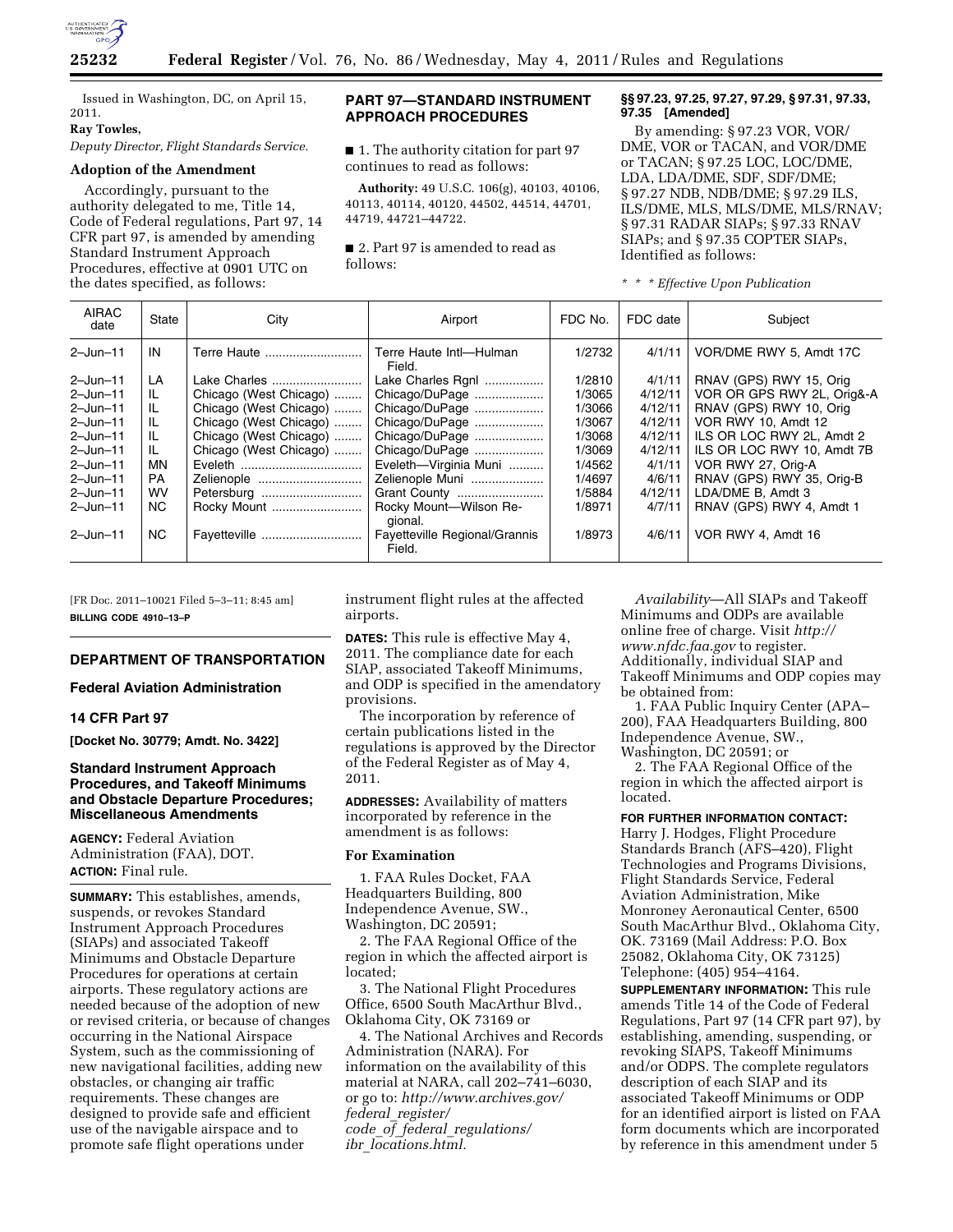U.S.C. 552(a), 1 CFR part 51, and 14 CFR part 97.20. The applicable FAA Forms are FAA Forms 8260–3, 8260–4, 8260–5, 8260–15A, and 8260–15B when required by an entry on 8260–15A.

The large number of SIAPs, Takeoff Minimums and ODPs, in addition to their complex nature and the need for a special format make publication in the **Federal Register** expensive and impractical. Furthermore, airmen do not use the regulatory text of the SIAPs, Takeoff Minimums or ODPs, but instead refer to their depiction on charts printed by publishers of aeronautical materials. The advantages of incorporation by reference are realized and publication of the complete description of each SIAP, Takeoff Minimums and ODP listed on FAA forms is unnecessary. This amendment provides the affected CFR sections and specifies the types of SIAPs and the effective dates of the, associated Takeoff Minimums and ODPs. This amendment also identifies the airport and its location, the procedure, and the amendment number.

#### **The Rule**

This amendment to 14 CFR part 97 is effective upon publication of each separate SIAP, Takeoff Minimums and ODP as contained in the transmittal. Some SIAP and Takeoff Minimums and textual ODP amendments may have been issued previously by the FAA in a Flight Data Center (FDC) Notice to Airmen (NOTAM) as an emergency action of immediate flight safety relating directly to published aeronautical charts. The circumstances which created the need for some SIAP and Takeoff Minimums and ODP amendments may require making them effective in less than 30 days. For the remaining SIAPS and Takeoff Minimums and ODPS, an effective date at least 30 days after publication is provided.

Further, the SIAPs and Takeoff Minimums and ODPS contained in this amendment are based on the criteria contained in the U.S. Standard for Terminal Instrument Procedures (TERPS). In developing these SIAPS and Takeoff Minimums and ODPs, the TERPS criteria were applied to the conditions existing or anticipated at the affected airports. Because of the close and immediate relationship between these SIAPs, Takeoff Minimums and ODPs, and safety in air commerce, I find that notice and public procedures before adopting these SIAPS, Takeoff Minimums and ODPs are impracticable and contrary to the public interest and, where applicable, that good cause exists for making some SIAPs effective in less than 30 days.

### **Conclusion**

The FAA has determined that this regulation only involves an established body of technical regulations for which frequent and routine amendments are necessary to keep them operationally current. It, therefore—(1) is not a ''significant regulatory action'' under Executive Order 12866;(2) is not a ''significant rule '' under DOT Regulatory Policies and Procedures (44 FR 11034; February 26,1979) ; and (3)does not warrant preparation of a regulatory evaluation as the anticipated impact is so minimal. For the same reason, the FAA certifies that this amendment will not have a significant economic impact on a substantial number of small entities under the criteria of the Regulatory Flexibility Act.

# **List of Subjects in 14 CFR Part 97**

Air traffic control, airports, Incorporation by reference, and Navigation (Air).

Issued in Washington, DC, on April 15, 2011.

# **Ray Towles,**

*Deputy Director, Flight Standards Service.* 

### **Adoption of the Amendment**

Accordingly, pursuant to the authority delegated to me, Title 14, Code of Federal Regulations, part 97 (14 CFR part 97) is amended by establishing, amending, suspending, or revoking Standard Instrument Approach Procedures and/or Takeoff Minimums and/or Obstacle Departure Procedures effective at 0902 UTC on the dates specified, as follows:

### **PART 97—STANDARD INSTRUMENT APPROACH PROCEDURES**

■ 1. The authority citation for part 97 continues to read as follows:

**Authority:** 49 U.S.C. 106(g), 40103, 40106, 40113, 40114, 40120, 44502, 44514, 44701, 44719, 44721–44722.

■ 2. Part 97 is amended to read as follows:

### **Effective 5 MAY 2011**

- Greer, SC, Greenville-Spartanburg Intl, ILS OR LOC RWY 22, Amdt 5
- Greer, SC, Greenville-Spartanburg Intl, ILS OR LOC/DME RWY 4, ILS RWY 4 (SA CAT I), ILS RWY 4 (CAT II), ILS RWY 4 (CAT III), Amdt 23
- Greer, SC, Greenville-Spartanburg Intl, RADAR 1, Amdt 7
- Greer, SC, Greenville-Spartanburg Intl, RNAV (GPS) RWY 4, Amdt 2

#### **Effective 2 JUN 2011**

- Hartford, CT, Hartford-Brainard, LDA RWY 2, Amdt 1G
- Hartford, CT, Hartford-Brainard, VOR OR GPS–A, Amdt 9C
- Warsaw, IN, Warsaw Muni, RNAV (GPS) RWY 27, Orig-A
- Greenville, MI, Greenville Muni, Takeoff Minimums and Obstacle DP, Amdt 2A
- Fulton, NY, Oswego County, ILS OR LOC RWY 33, Amdt 1
- Fulton, NY, Oswego County, RNAV (GPS) RWY 15, Orig
- Fulton, NY, Oswego County, RNAV (GPS) RWY 33, Orig
- Westerly, RI, Westerly State, Takeoff Minimums and Obstacle DP, Amdt 3

#### **Effective 30 JUN 2011**

- Anchorage, AK, Merill Field, RNAV (GPS)– A, Amdt 1
- Anchorage, AK, Merill Field, Takeoff
- Minimums and Obstacle DP, Amdt 1 Big Lake, AK, Big Lake, RNAV (GPS) RWY
- 7, Amdt 1
- Big Lake, AK, Big Lake, RNAV (GPS) RWY 25, Amdt 1
- Big Lake, AK, Big Lake, Takeoff Minimums and Obstacle DP, Amdt 2
- Big Lake, AK, Big Lake, VOR RWY 7, Amdt 7
- Galena, AK, Edward G. Pitka Sr, VOR/DME RWY 7, Amdt 7B
- Galena, AK, Edward G. Pitka Sr, VOR/DME RWY 25, Amdt 10B
- Kenai, AK, Kenai Muni, ILS OR LOC RWY 19R, Amdt 4
- Kenai, AK, Kenai Muni, RNAV (GPS) RWY 1L, Amdt 2
- Kenai, AK, Kenai Muni, RNAV (GPS) RWY 19R, Amdt 2
- Kenai, AK, Kenai Muni, VOR RWY 19R, Amdt 19
- Kenai, AK, Kenai Muni, VOR/DME RWY 1L, Amdt 8
- Wasilla, AK, Wasilla, Takeoff Minimums and Obstacle DP, Amdt 1
- Demopolis, AL, Demopolis Muni, NDB RWY 4, Amdt 1, CANCELLED
- Fayette, AL, Richard Arthur Field, NDB RWY 18, Amdt 1, CANCELLED
- Camden, AR, Harrell Field, Takeoff
- Minimums and Obstacle DP, Orig Phoenix, AZ, Phoenix Sky Harbor Intl, ILS
- OR LOC/DME RWY 7L, Amdt 11 Firebaugh, CA, Firebaugh, RNAV (GPS)–B,
- Orig
- Firebaugh, CA, Firebaugh, VOR/DME–A, Amdt 3
- Riverside/Rubidoux, CA, Flabob, Takeoff Minimums and Obstacle DP, Orig
- Cornelia, GA, Habersham County, Takeoff Minimums and Obstacle DP, Amdt 4
- Lawrenceville, GA, Gwinnett County-Briscoe Field, ILS OR LOC RWY 25, Amdt 2
- Lawrenceville, GA, Gwinnett County-Briscoe Field, RNAV (GPS) RWY 7, Orig
- Lawrenceville, GA, Gwinnett County-Briscoe Field, RNAV (GPS) RWY 25, Orig
- Swainsboro, GA, Emanuel County, ILS OR LOC/DME RWY 13, Orig
- Swainsboro, GA, Emanuel County, LOC/NDB RWY 13, Amdt 1, CANCELLED
- Swainsboro, GA, Emanuel County, RNAV (GPS) RWY 13, Amdt 1
- Swainsboro, GA, Emanuel County, RNAV (GPS) RWY 31, Amdt 1
- Patterson, LA, Harry P Williams Memorial, NDB RWY 6, Amdt 11
- Slidell, LA, Slidell, Takeoff Minimums and Obstacle DP, Orig